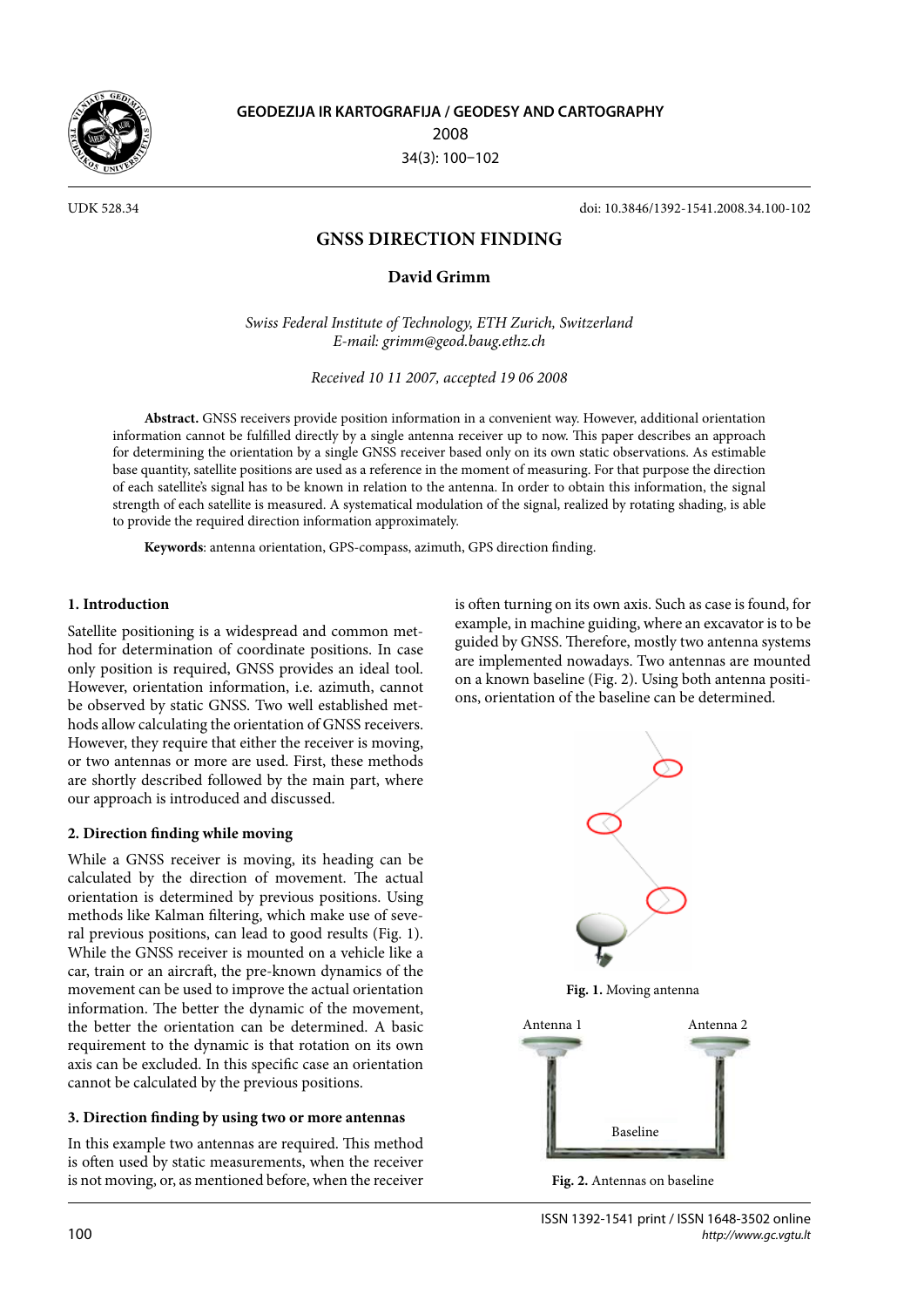Another application is azimuth determination over longer baselines. Here one receiver is placed at the instrument location and the other at the target. The length of the baseline is variable. This method is supposed to replace traditional astronomical azimuth measurements with a high accuracy (Chang, Tsai 2006).

### **4. Our approach of direction finding**

The traditional approach to determine orientation by stars provides the idea for our approach. In astronomy, the angle between the target and a known star is measured from the instrument loction. Knowing the exact time of the measurement allows the calculation of the star's azimuth in the local horizontal coordinate system. The astronomical azimuth of the target is given by the following equation:

$$
Az_T = Hz_{\overline{TS}} + Az_S,
$$

where  $Az_T$  represents the azimuth of the target,  $Hz_{TS}^-$  the horizontal angle target to the star and  $Az<sub>S</sub>$  the star's azimuth.

#### **5. Consideration**

Since GNSS is operative, stars are not the only objects in space with known coordinates. Satellites are also defined through their ephemeris. So it should be possible to use satellites instead of stars.

To use satellites instead of stars, we need to be able to measure a reference angle and the angles between different satellite signals and to refer them to the antenna.

#### **6. Signal strength**

Since the basic idea, using satellites for both, position and orientation determination seems reasonable, a practicable method for direction detection of the signals is to be found. An estimable base quantity is the received signal strength of all satellites. The signal strength is derived from the measurable signal to noise ratio. The signal to noise ratio of each received satellite depends on several factors. However, assuming a short-time static measurement, the single values can remain stable.

The signal strength can be modulated as follows. By holding absorbing material between satellite and antenna, a reduction of the received signal intensity can be achieved (Fig. 3). Such shading is to show the specific characteristics to reduce the intensity of an electromagnetic wave in the range of 1.5 GHz.

By rotating the shading around the antenna the intensity is reduced depending on their angle of incidence (Fig. 4).

When the signal strength is minimal, we assume the shading exactly on the line between satellite and antenna. Hence, the shading shows the direction of the satellite. Since the satellites azimuth is known, the azimuth of the shading is estimable too.

#### **7. Measurement setup**

For measuring purposes a test setup has been assembled at ETH, shown in Fig. 5. Its principal part consists of a small GPS patch antenna. The used antenna receives the L1 signal (Zogg 2003). An attached GPS receiver calculates, based on the raw data, the navigation sentence. These





**Fig. 4.** Rotating shading



**Fig. 5.** Measurement setup

sentences are transmitted over RS232 using the NMEA standard. A NMEA parser extracts the signal to noise ratio and shows the signal strength for each satellite in dependence of time. Additionally, the position of the shading bracket is read out.

For the shading bracket, several metals have been tested. Aluminium appeared to have a good capacity to reduce the signal strength. However, after performing several tests, aluminium turned out not to be the best solution. It has, like all metals, a highly conductive surface, that allows a good part of the energy to get reflected. On the one hand, this effect reduces the signal strength at the antenna, but, on the other hand, the reflective characteristic does not absorb the energy, what can lead to reflecting problems. Thus, signals can be reflected back into the antenna. It is a better way to truly absorb the energy. This happens, when the energy encounters an absorbing material, which transforms a part of the energy into heat. Such materials are common to control electromagnetic influences and radiofrequency energy, e.g. in mobile phones